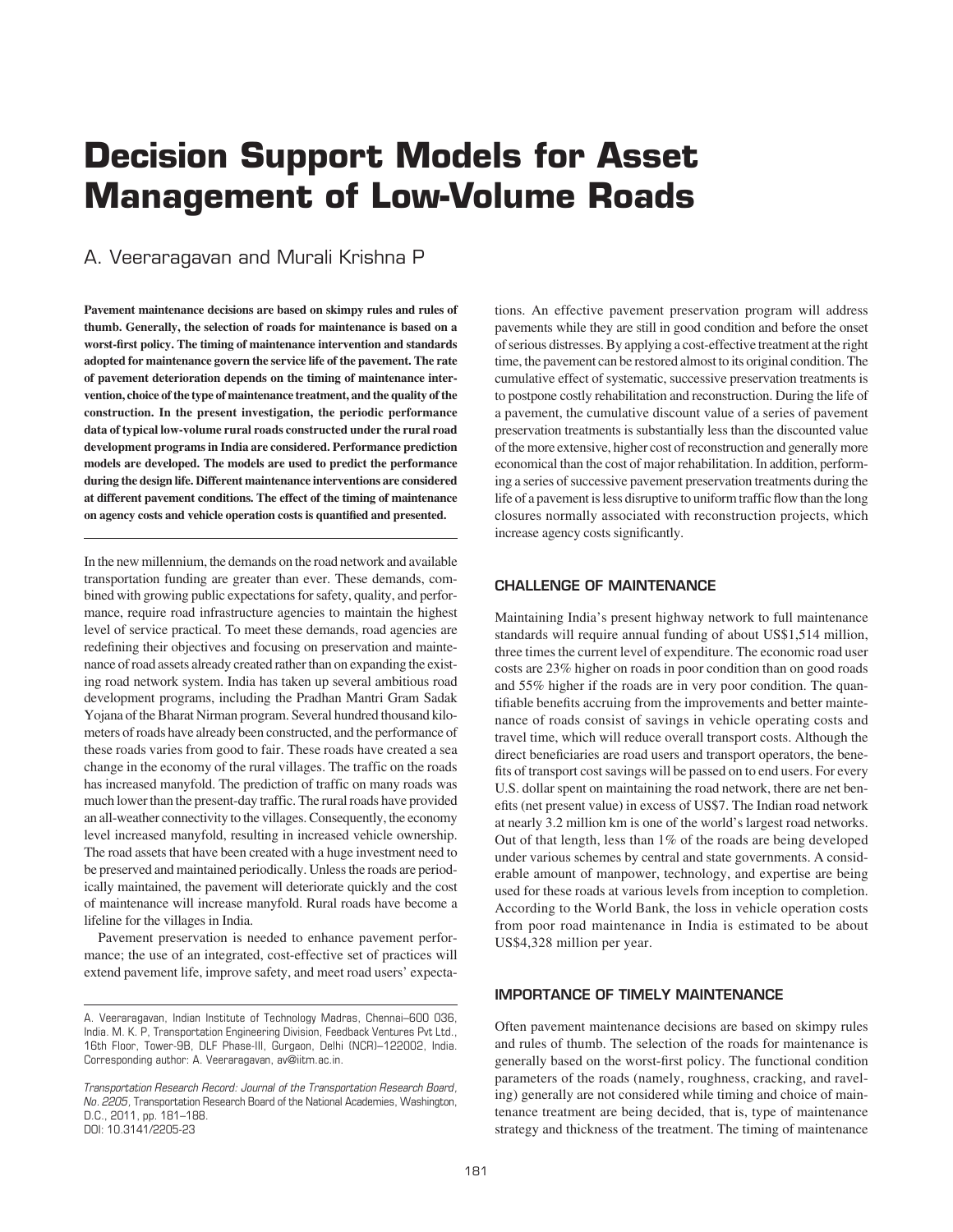intervention and the maintenance standards govern the service life of a pavement. The rate of pavement deterioration depends on the timing, type, and quality of the maintenance treatment. If the maintenance is not carried out with due consideration for the structural and functional condition of the pavement section, the pavement may not offer the desired level of performance. If the maintenance of the pavement is deferred by 2 to 3 years, the condition of the pavement will further deteriorate, causing discomfort to users and loss in monetary value. Because of pavement deterioration during the deferred period, there will be a substantial increase in agency cost as a result of the additional rehabilitation required to achieve the desired level of serviceability. It is reported that even construction of overlays thicker than that required based on the structural requirements will result in lower economic benefits.

The roads that are already constructed and open to traffic have started showing signs of premature failure and distresses as a result of the increased number of load repetitions as well as environmental and construction quality effects. These roads require preventive maintenance now. The preventive maintenance is a systematic process of applying a series of preventive maintenance treatments during the life of the pavement to maintain a good condition. The treatments extend the life of the pavement and minimize life-cycle costs without substantially increasing the structural aspects. It is believed to result in lowered agency cost, improved pavement condition, and increased road user satisfaction. Preventive maintenance is applying the right treatment to the right pavement at the right time. The experience with pavement preventive maintenance demonstrates that each U.S. dollar spent now is estimated to save up to US\$6 in the future. An effective pavement preservation program encompasses a full range of preventive maintenance techniques and strategies, such as crack sealing, fog seals, slurry seals, surface dressing, and thin overlays. A traditional rehabilitative approach allows the original pavement section to deteriorate to fair to poor condition in regard to ride quality and structural condition. At this stage, structural damage occurs and the objective of the rehabilitation treatment is to repair that damage and restore the pavement. Thus, the traditional approach is reactive and can be a costly and time-consuming process when compared with preventive maintenance, which is a proactive and less expensive approach.

# REVIEW OF EARLIER WORK

The NCHRP report on optimal timing of preventive maintenance treatment applications describes the procedure to calculate the optimal timing scenario by considering benefit–cost values and effectiveness criteria (*1*). Haas and Hudson highlighted the importance of pavement preservation on highways by considering extension of the life of the pavement, delay in rate of deterioration, and enhanced safety of road users (*2*). Sood and Sharma collected performance data from existing pavement sections during a period of about 6 years for expeditious development of pavement deterioration models (*3*). These models can be used to predict the initiation and progression of cracking, potholes, rutting, and so forth on highway pavements considering several influencing parameters such as traffic, pavement strength, and construction quality. Reddy and Veeraragavan studied the structural performance of in-service flexible pavements and developed predictive models for structural and functional condition deterioration based on empirical modeling of performance data (*4*). Mechanistic– empirical models for rut depth, crack area, and unevenness of inservice flexible pavements have been developed on the basis of performance data collected during a period of 10 years. The allowable traffic loads for critical value of rut depth, crack area, and unevenness based on deflection criteria were also developed.

Mamlouk and Zaniewski reported that pavement preventive maintenance has been found to be successful for low- as well as highvolume roads (*5*). They emphasize that the selection of preventive maintenance treatment should be based on the condition of the existing pavement, traffic volume, and environmental conditions. Labi and Sinha investigated the cost-effectiveness of preventive maintenance (*6*). The field data for validation from in-service state highway pavements in Indiana were used. The strategy formulated in the present study consists of various treatment types applied at different timings. The effectiveness of the maintenance is defined as the increase in service life relative to a base case (do-nothing strategy). The study suggests that generally preventive maintenance cost-effectiveness increases with an increase in preventive maintenance effort up to a certain maximum, after which it declines with increasing effort. Singh and Veeraragavan quantified the benefits of timely maintenance on the highways (*7*). Priya et al. studied the sensitivity of design parameters on optimal pavement maintenance decisions at the project level (*8*). However, the benefits of preventive maintenance have not been studied and reported in India so far. Thus, there is an urgent need to preserve the already constructed road pavements through timely maintenance intervention.

#### OBJECTIVES OF THE PRESENT STUDY

1. Develop models for the prediction of the performance of rural roads.

2. Study the effect of time of maintenance on the performance of the roads.

3. Quantify penalties resulting from deferred maintenance on agency costs.

4. Quantify the cost-effectiveness of different maintenance strategies.

#### STUDY SECTIONS

The present study is taken up to predict the performance of typical low-volume, single-lane rural roads constructed under the Pradhan Mantri Gram Sadaj Yojana program. The pavement in general has a composition of a 200-mm granular subbase over a prepared subgrade, 225 mm of a granular base course, and a 20-mm premix carpet surface. The modified structural number (MSN) for the pavement section is found by using the following equation:

 $MSN = SN + 3.51(\log CBR) - 0.85(\log CBR)^2 - 1.43$ 

where SN is the structural number and CBR is the California bearing ratio. With the appropriate structural layer coefficients, MSN = 3.21. The traffic volumes on typical rural roads in Tamilnadu, India, after the opening of traffic are given in Table 1.

#### PERFORMANCE PREDICTION

A flexible pavement is a structure whose condition changes with the passage of time as a result of the combined effects of structural adequacy, volume, composition, and loading characteristics of traf-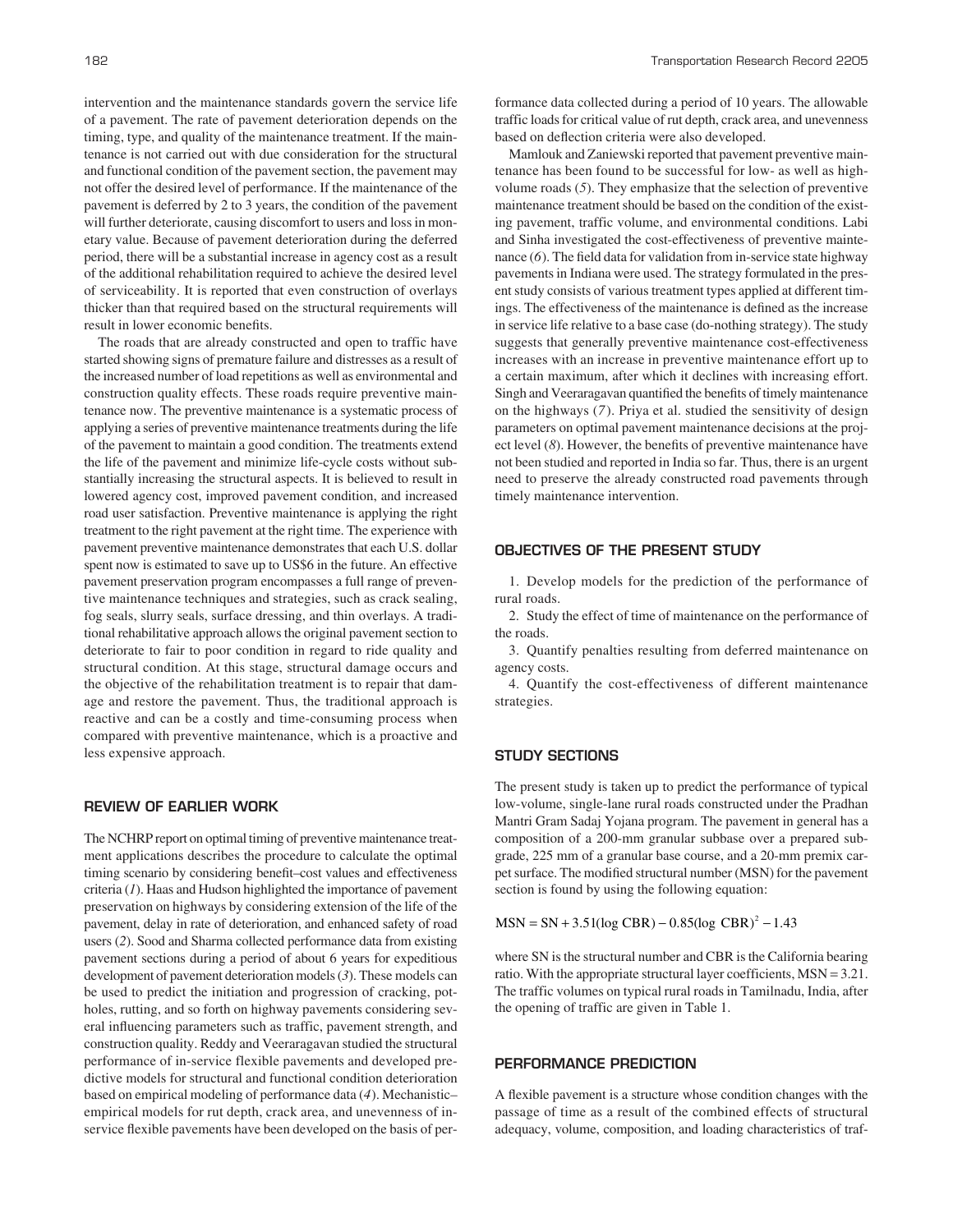**TABLE 1** Classified Volume Counts on Various Rural Roads in 2008  $\qquad$  I

| Road District | Two-Wheelers | Auto           | Car | <b>Bus</b> | Truck          |
|---------------|--------------|----------------|-----|------------|----------------|
| Kanchipuram   | 242          | $\theta$       | 15  | 8          | 4              |
| Villupuram    | 138          |                | 11  | 5          | 6              |
| Thoothukudi   | 205          | $\theta$       | 57  | 6          | 3              |
| Trichy        | 140          | $\theta$       | 9   | 9          | 7              |
| Madurai       | 159          | 1              | 50  | 5          | 7              |
| Karur         | 216          | $\overline{c}$ | 13  | 6          | 3              |
| Coimbatore    | 134          | 14             | 11  |            | $\overline{c}$ |
| Namakkal      | 137          | 1              | 4   | 4          | 8              |
| Average       | 175          | $\overline{c}$ | 21  | 6          | 5              |

fic, the environment, and maintenance inputs provided. The failure of a pavement structure is not abrupt like the collapse of any other structure. The failure occurs as a result of internal damage caused by traffic loads and environmental effects during a period of time. The process of accumulation of damage is called deterioration. It is essential to predict the deterioration in regard to distresses to estimate the remaining service life of the pavement, which in turn is helpful for suggesting appropriate maintenance interventions at defined trigger levels. The pavement deterioration models were developed on the basis of the performance data collected from selected roads constructed under the Pradhan Mantri Gram Sadak Yojana in Tamilnadu. The models developed by the Central Road Research Institute were used to predict the progression of various distresses of the pavement for which data were not available from the rural roads laid in Tamilnadu. The analysis period considered in the present study is 20 years.

#### Deflection Prediction

The structural performance of the pavement section is predicted by using deflection progression models; the deflection progression equation developed is as follows:

 $\text{Def } t = 0.006 \text{ exp } (i \text{Def}) + 0.153 \text{ CSA}^{0.317} + 0.171 \text{ age}$  $[N = 90; R^2 = 0.841; SE = 0.24]$ 

where

Def*t* = rebound deflection at time *t* (mm),

 $i$ Def = initial rebound deflection (mm),

CSA = cumulative standard axles (millions), and

age = age of pavement from the time of construction (years).

## Roughness Prediction

The functional performance of the pavement section is predicted by using roughness progression models. A roughness prediction equation was developed considering the traffic, age, and initial roughness of the pavement surface. The critical values of initial roughness for various types of bituminous surfacing are as per the Special Publications of the Codes published by the Indian Roads Congress (IRC): 16-2004. The roughness progression model is a function of initial roughness, age, and CSA load repetitions.

$$
IRI_t = IRI_0 + 0.838 N_t^{(0.224 \text{age})} \qquad [n = 24, R^2 = 0.77, SE = 0.313]
$$

where

IRI<sub>t</sub> = international roughness index (m/km) at any time  $t$ ,

 $IRI<sub>0</sub> = initial international roughness index (m/km) at time  $t = 0$ ,$  $N_t$  = cumulative standard axles (millions) at time *t*, and

age = age of pavement at *t* (years).

#### Rutting Prediction

Rut depth progression was developed by using the periodic pavement performance data considering initial structural condition of the pavement and traffic load repetitions. The model is as follows:

RD<sub>t</sub> = RD<sub>0</sub> + 534.36 (iDef \* CSA)<sup>0.855</sup> + log CSA  

$$
\left[ n = 36, R^2 = 0.66, SE = 0.289 \right]
$$

where  $RD_t$  is rut depth at time *t* (years) and  $RD_0$  is initial rut depth (mm).

## Cracking Criteria

The crack in the bituminous surfacing occurs as a result of the combined action of traffic loading and the environment. The cracking initiation model by Sood and Sharma is as follows (*3*):

For premix carpet surfacing:

AGECRIN = 2.74EXP 
$$
\left[-2.57 \frac{\text{CSALYR}}{\text{MSN}^2}\right]
$$
  
 $\left[n = 20, R^2 = 0.45, \text{SE} = 0.43\right]$ 

where AGECRIN is the age of pavement at time of cracking initiation (years) and CSALYR is cumulative standard axles per year (millions).

The cracking progression model is given by

$$
\frac{\Delta CR_i}{t_i} = 5.41 \left[ \frac{\text{CSALYR}}{\text{MSN}} \right]^{0.54} * \text{SCR}_i^{0.32}
$$
  
\n
$$
\left[ n = 124, R^2 = .25, \text{ SE} = 1.14 \right]
$$

where

 $MSN = 3.28 (Def<sub>0</sub>)<sup>-0.23</sup>$ ,

- $\Delta$ CR<sub>t</sub> = percentage change in crack area over time *t* in years (%),
- $SCR<sub>i</sub> = initial crack area (\%)$ , and

 $t_i$  = time interval (years).

For the purpose of analysis, the initial crack area is assumed to be 2% of the whole area.

#### Raveling Criteria

Raveling occurs as a result of the loss of fines or stone particles from the surfacing or as a result of the loss of adhesion–bonding between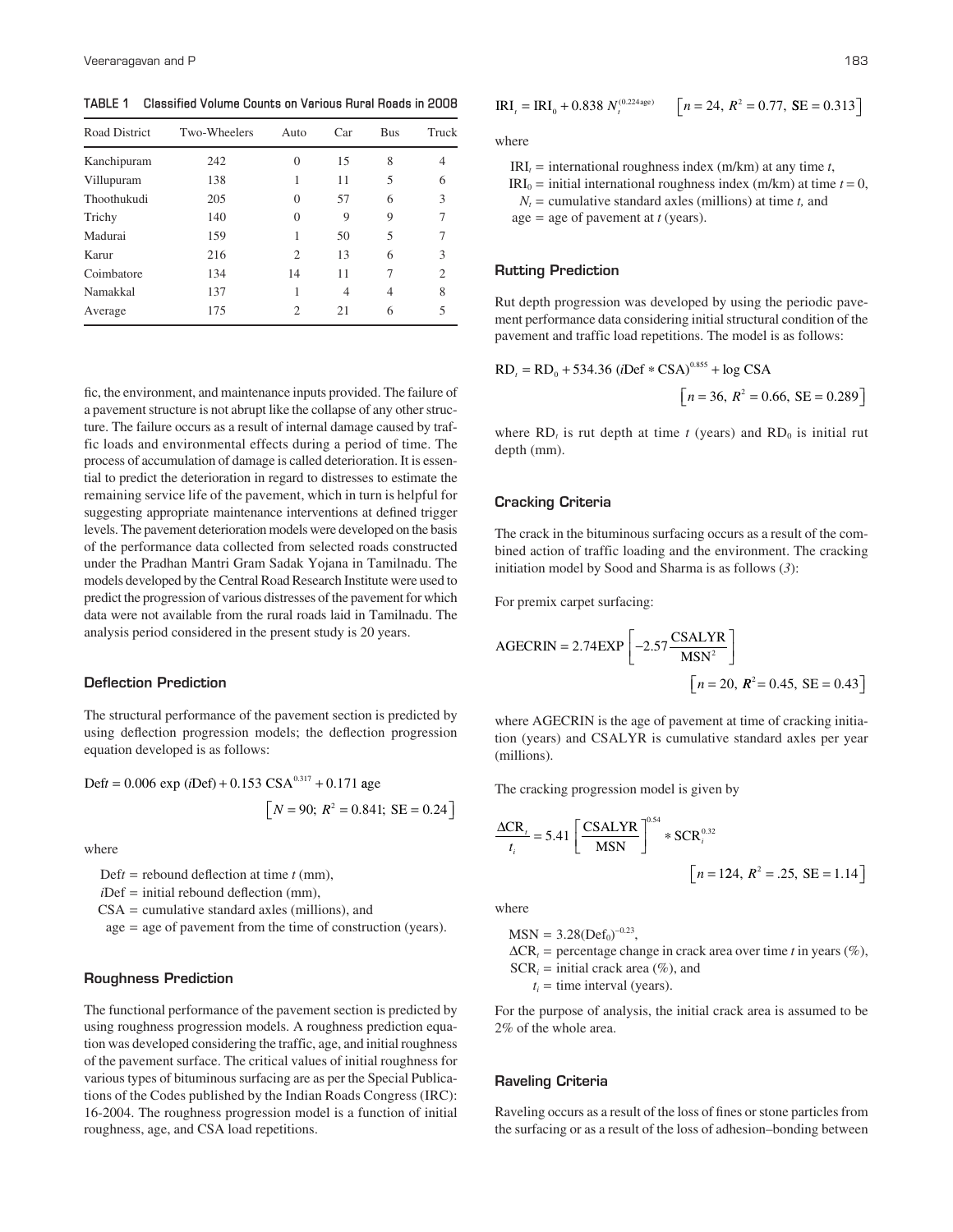

**FIGURE 1 Deflection progression.**

binder and aggregates. The general form of raveling initiation model by Sood and Sharma is as follows (*3*):

AGERVIN = 3.18 AXLEYR<sup>-0.138</sup> \* 
$$
(CQ + 1)^{-0.38}
$$
  
\n
$$
\left[ n = 26, R^2 = 0.43, SE = 0.38 \right]
$$

where

AGERVIN = age of pavement at time of raveling initiation, AXLEYR = number of vehicle axles per year (million), and

 $CQ =$  construction quality (for national highway = 0, for state highway  $= 1$ ).

The model for raveling progression is

$$
\frac{RV_{t}}{t_{i}} = 3.94 \text{ AXLEYR}^{0.32} * SRV_{i}^{0.46}
$$

$$
\left[ n = 82, R^{2} = 0.28, SE = 1.02 \right]
$$

where  $RV<sub>t</sub>$  = raveling at time  $t$  (%), and  $SRV<sub>i</sub>$  = initial raveling (%). For analysis purposes, the initial raveling is assumed to be 1% of the whole area.

#### ANALYSIS

The progression of deflection, roughness, rutting, cracking, and raveling for the 20-year analysis period can be seen in Figures 1 through 5. The initial roughness in regard to the international rough-

ness index (IRI) of premix carpet is assumed to be 4 m/km. For the do-nothing strategy, the maximum roughness value at the end of the analysis period is 14.5 m/km as can be seen in Figure 2. Cracks will initiate in the pavement surface in 2011 and reach a maximum value of 3% by the end of the analysis period, as can be seen in Figure 4. Raveling is likely to initiate on the pavement in 2015 and to reach a maximum value of 4% at the end of the analysis period, as can be seen in Figure 5.

# MAINTENANCE TREATMENTS AT DIFFERENT TRIGGER LEVELS

The maintenance treatments that are considered in the analysis at different trigger levels are shown in Table 2. By using initial roughness values of different treatments and unit costs that are given in Tables 3 and 4, the analysis was carried out to quantify the extra funds needed as a result of the delayed maintenance period. The discounted agency costs needed in the 20-year analysis period for different treatments are calculated by assuming the discount rate to be 12% and the inflation rate to be 5%.

The schedule for different maintenance interventions is shown in Table 5. From the results given in Table 6, it can be seen that the agency cost increases as a result of the delayed maintenance intervention. If preventive maintenance treatment (surface dressing) is applied, the agency cost is US\$9,739 per lane kilometer, whereas if corrective maintenance treatment (i.e., 50 mm bituminous macadam + 20 mm bituminous concrete) is applied, the agency costs will be as high as US\$19,478 per lane kilometer in 2022. Table 7 shows the effect of delayed maintenance on agency costs. From the results, it



**FIGURE 2 Roughness progression.**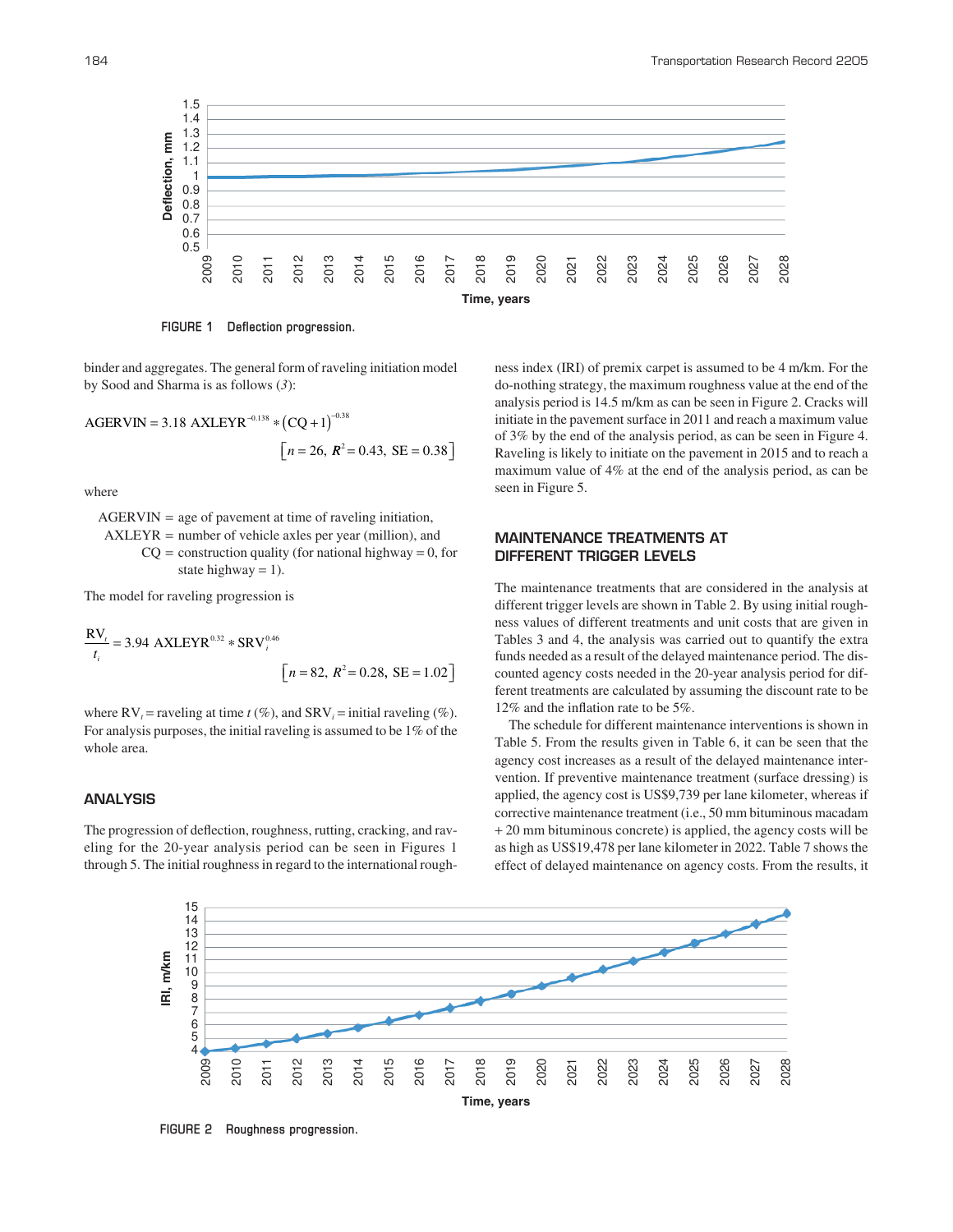









**FIGURE 5 Raveling progression.**

|                          | TABLE 2 Selected Treatments in Analysis at |  |  |
|--------------------------|--------------------------------------------|--|--|
| Different Trigger Levels |                                            |  |  |

| Serial<br>Number | Trigger Level   | Treatment                                                                        |
|------------------|-----------------|----------------------------------------------------------------------------------|
| $\mathbf{1}$     | $IRI = 6$ m/km  | Single-coat surface dressing, 20-mm premixed<br>carpet, 20-mm mix seal surfacing |
| $\mathcal{L}$    | $IRI = 8$ m/km  | 40-mm semidense bituminous concrete                                              |
| $\mathcal{R}$    | $IRI = 10$ m/km | $50$ -mm bituminous macadam $+25$ -mm<br>semidense bituminous concrete           |

| TABLE 3 |  | Initial Roughness Values |
|---------|--|--------------------------|
|---------|--|--------------------------|

| Serial<br>Number | Treatment                                         | Initial Roughness<br>After Treatment<br>$(m/km)$ , IRI |
|------------------|---------------------------------------------------|--------------------------------------------------------|
|                  | Thick overlay viz., $(50$ -mm BM +<br>25-mm SDBC) | 2.5                                                    |
| 2                | Semidense bituminous concrete                     | 3.5                                                    |
| 3                | Surface dressing                                  | 4.5                                                    |
|                  | Mix seal surfacing                                | 4                                                      |
|                  | Premix carpet                                     | 4                                                      |

NOTE: See IRC 16-2004.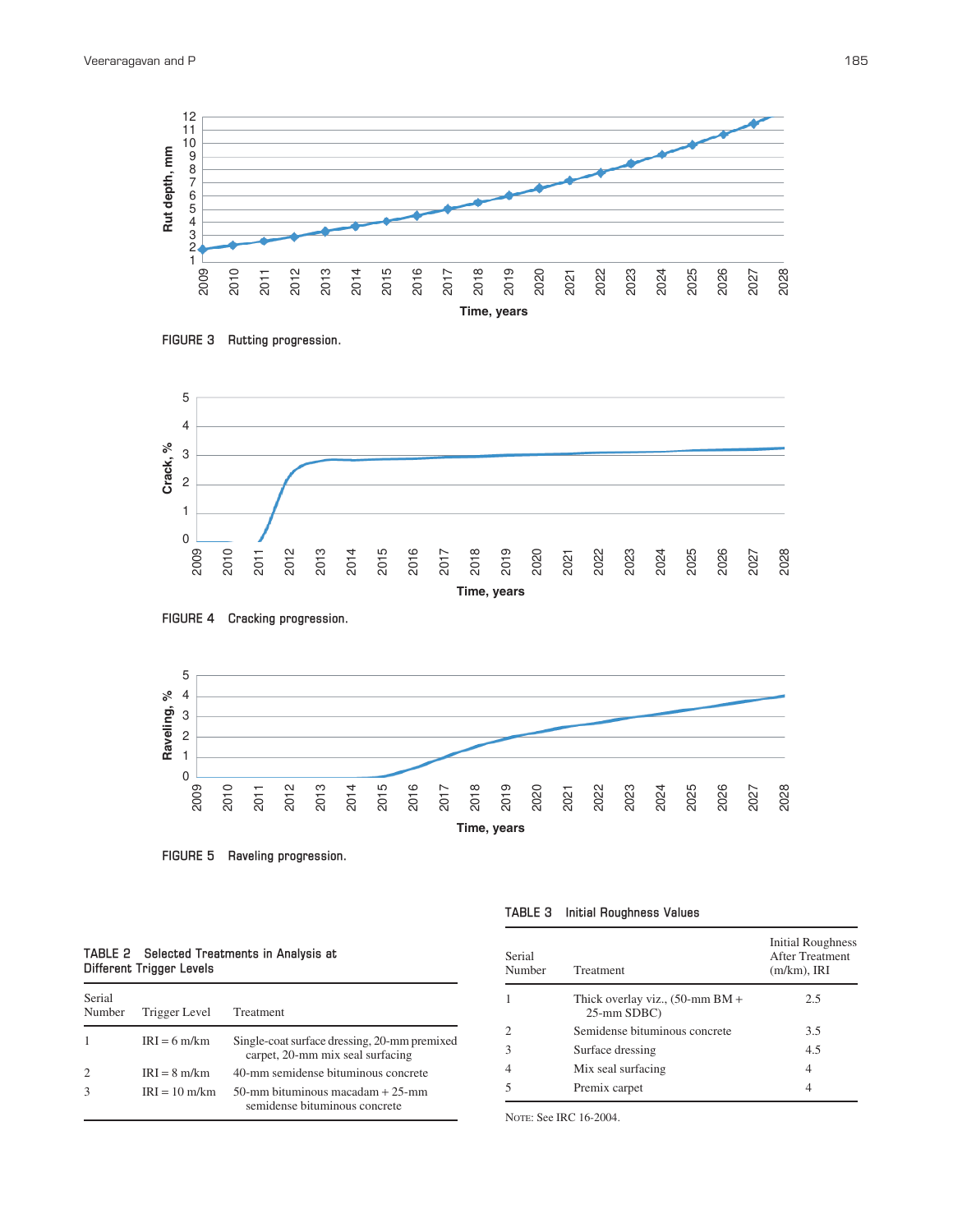| TABLE 4 | <b>Schedule of Rates</b> |  |
|---------|--------------------------|--|
|---------|--------------------------|--|

| Serial<br>Number | Treatment                     | Cost (US\$)/Unit   |
|------------------|-------------------------------|--------------------|
|                  | Bituminous concrete           | $156/m^3$          |
| $\mathfrak{D}$   | Bituminous macadam            | $110/m^3$          |
|                  | Semidense bituminous concrete | 143/m <sup>3</sup> |
|                  | Routine maintenance           | 325/lane km        |
|                  | Surface dressing              | $1.5/m^2$          |
|                  | Premix carpet                 | 2.5/m <sup>2</sup> |
|                  |                               |                    |

NOTE: Rate schedule according to Government of Karnataka, Public Works Department, schedule of rates.

can be inferred that delay in maintenance by 4 years is likely to result in an additional maintenance cost of US\$7,791 per kilometer to the agency, and further delay in maintenance is likely to increase the maintenance cost by US\$9,739 per kilometer.

# EFFECT OF DELAYED MAINTENANCE ON VEHICLE OPERATION COST

From Figure 6 it can be seen that there is a reduction in roughness value after the maintenance intervention at an IRI value of 6 m/km, resulting in significant influence on vehicle operation costs (VOC). The total VOC at the end of the analysis period for the do-nothing strategy is US\$86,569/km whereas total VOC at the end of the analysis period by considering timely maintenance is US\$71,419/km, resulting in a savings of more than US\$15,150/km during the analysis period. Similarly, comparison of the roughness progression and the effect of different maintenance interventions at IRI values of 8 m/km and 10 m/km are shown in Figures 7 and 8, respectively. VOC savings of US\$10,816/km can be obtained as a result of effective maintenance at an IRI value of 8 m/km, and VOC savings of only

**TABLE 5 Year(s) of Maintenance Intervention**

| Trigger<br>Value,<br><b>IRI</b> | Treatment                                                                 | Years of Application   |
|---------------------------------|---------------------------------------------------------------------------|------------------------|
| 6                               | Two-coat surface dressing                                                 | 2015, 2019, 2023, 2026 |
| 6                               | Premix carpet                                                             | 2015, 2020, 2025       |
| 8                               | 40-mm semidense bituminous<br>concrete                                    | 2019, 2028             |
| 10                              | $50$ -mm bituminous macadam $+$<br>25-mm semidense bituminous<br>concrete | 2022                   |

US\$4,326/km can be obtained as a result of maintenance at an IRI value of 10 m/km.

# SENSITIVITY ANALYSIS

Sensitivity analysis was carried out to understand the effect of an increase in unit rates on an increase in agency costs resulting from a delay in maintenance. It is observed from Figure 9 that an increase in the unit rate of various maintenance treatments from 0% to 20% causes the agency cost to increase from US\$7,790 to US\$9,517 if the delay in maintenance intervention is 4 years.

# **CONCLUSIONS**

1. The increased maintenance costs to the agency resulting from a delay in maintenance of 4 years and 7 years are US\$7,790 per lane kilometer and US\$15,148 per lane kilometer, respectively. The increased maintenance cost is due to deterioration of the pavement and costly maintenance intervention strategies to be applied to the pavement later in the design life.

#### **TABLE 6 Agency Costs for Different Maintenance Alternatives**

| Trigger                                              | 6 IRI            | 6 IRI         | 8 IRI                                  | 10 IRI                                                                  |
|------------------------------------------------------|------------------|---------------|----------------------------------------|-------------------------------------------------------------------------|
| Year                                                 | 2015             | 2015          | 2019                                   | 2022                                                                    |
| Treatment                                            | Surface dressing | Premix carpet | 40-mm semidense<br>bituminous concrete | $50$ -mm bituminous macadam +<br>25-mm semidense<br>bituminous concrete |
| Discounted agency<br>costs (US\$/<br>lane kilometer) | 9.739            | 14,067        | 17.530                                 | 19.478                                                                  |

#### **TABLE 7 Effect of Delayed Maintenance on Agency Costs**

| Treatment                                                            | <b>Years of Maintenance</b> | Discounted Agency<br>Costs (USS/km) | Delay Time<br>(years) | Extra Cost Needed<br>(US\$/km) |
|----------------------------------------------------------------------|-----------------------------|-------------------------------------|-----------------------|--------------------------------|
| Two-coat surface dressing                                            | 2015, 2019, 2023, 2026      | 9.739                               |                       |                                |
| 40-mm semidense bituminous concrete                                  | 2019, 2028                  | 17.530                              |                       | 7.791                          |
| $50$ -mm bituminous macadam +<br>25-mm semidense bituminous concrete | 2022                        | 19.478                              |                       | 9.739                          |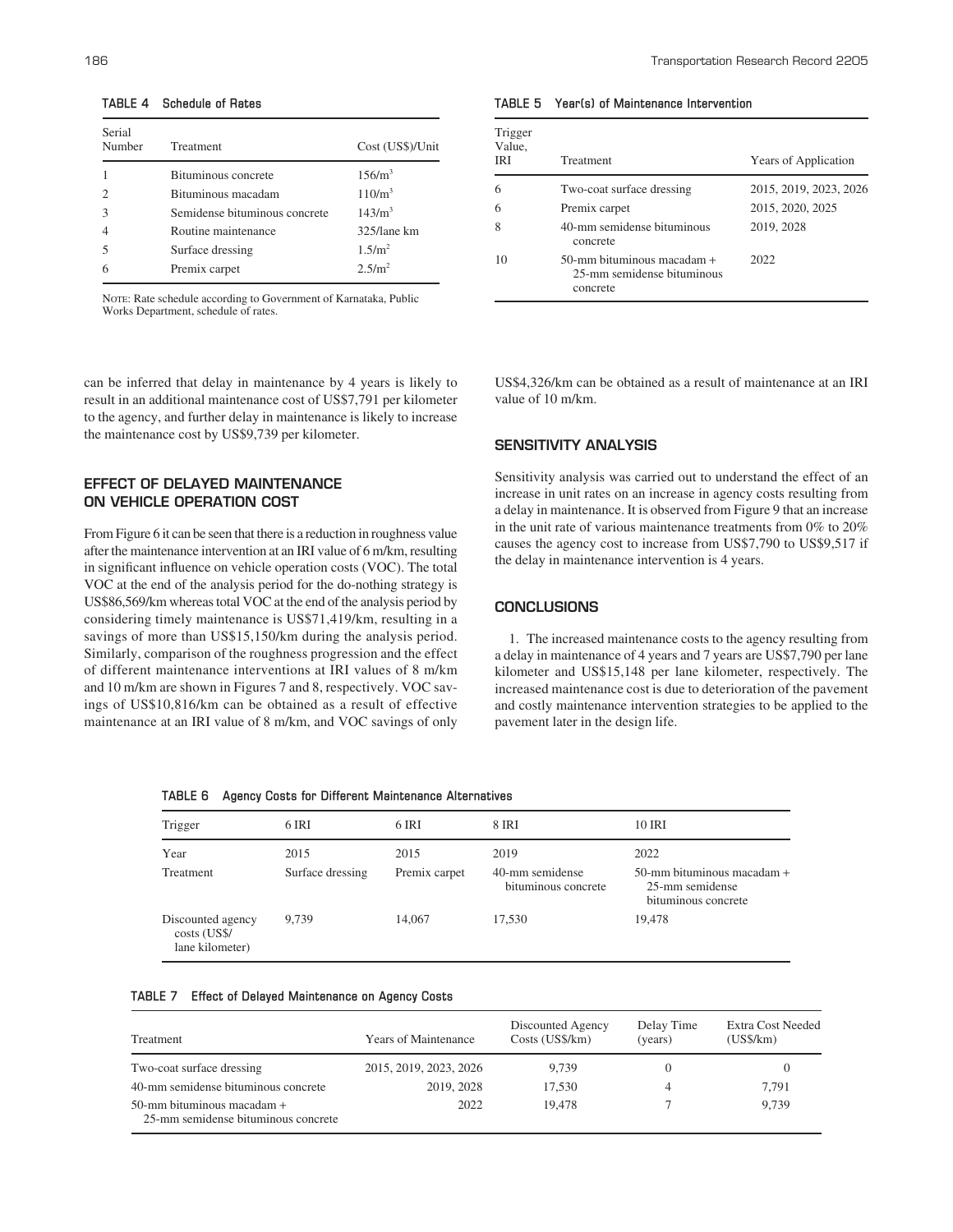

**FIGURE 6 Comparison of roughness progression for doing nothing and maintenance with semidense bituminous concrete (SDBC) at 6 IRI.**



**FIGURE 7 Comparison of roughness progression for doing nothing and maintenance with bituminous macadam (BM)20** - **SDBC25 at 8 IRI.**



**FIGURE 8 Comparison of roughness progression for doing nothing and maintenance with BM50** - **asphalt concrete (AC) 20 at 10 IRI.**



**FIGURE 9 Sensitivity analysis.**